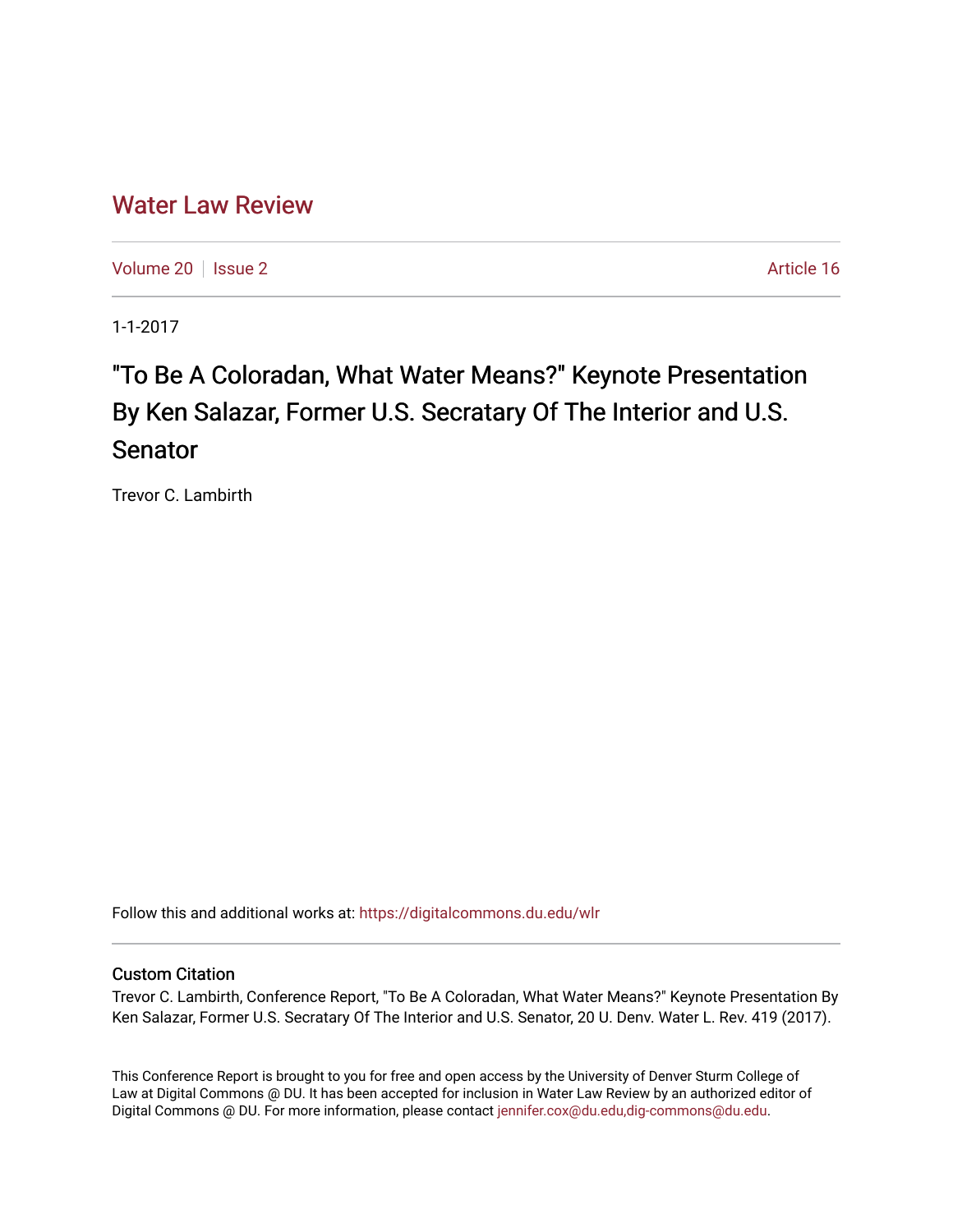# **CONFERENCE REPORTS**

#### **UNIVERSITY OF DENVER WATER LAW REVIEW ANNUAL SYMPOSIUM 2017: AT THE CONFLUENCE: THE PAST, PRESENT, AND FUTURE OF WATER LAW**

Denver, Colorado April **7, 2017**

### "To BE **A COLORADAN,** WHAT WATER **MEANS?" KEYNOTE PRESENTATION** BY **KEN SALAZAR,** FORMER **U.S.** SECRETARY OF THE INTERIOR **AND U.S. SENATOR**

At the **2017** University of Denver Water Law Review Symposium in Denver Colorado, former United States Secretary of the Interior, Ken Salazar, offered his insight into what water means as a Coloradan.

Secretary Salazar began with how his history has defined what water means to him. His family has farmed and ranched the soils of the Rio Grande and its tributaries in the San Luis Valley since *1598.* His family had priority number twenty-three out of the Rio San Antonio, and good and bad years affected his family's crop. Secretary Salazar said he **did** not grow up rich, but he grew up surrounded **by** the Sangre de Cristo and San Juan mountains and the Rio Grande and Rio San Antonio. **A** lot of the divine providence that guided him through the experiences of serving the people of Colorado and the United States he said started in the San Luis Valley where he learned about the nexus between humans and the planet on which we survive.

Secretary Salazar applauded Colorado for being a pioneer in dealing with water issues, but warned that the state still has a long way to go. Colorado **pio**neered the doctrine of Prior Appropriation, which, despite criticism, has changed and evolved to become a working system. Other historic examples of where Colorado led the way include Colorado's efforts to integrate ground and surface water uses in the 1960s and Colorado's creation of the Instrean Flow Program in the 1970s.

Secretary Salazar next identified two major water-related challenges facing Colorado: population growth and climate change. Colorado's population is expected to nearly double in the next forty years. The challenge Colorado faces **is** how to supply those additional people and still preserve the open spaces its citizens have come to love. Secretary Salazar also briefly addressed climate change. According to projections, the Colorado River and the Rio Grande basins can expect to see a significant reduction in precipitation. So, as environmental demands increase, Secretary Salazar is hopeful that society will continue to recognize the importance of protecting and restoring America's ecosystems.

In the face of such challenges, Secretary Salazar said it is important to look